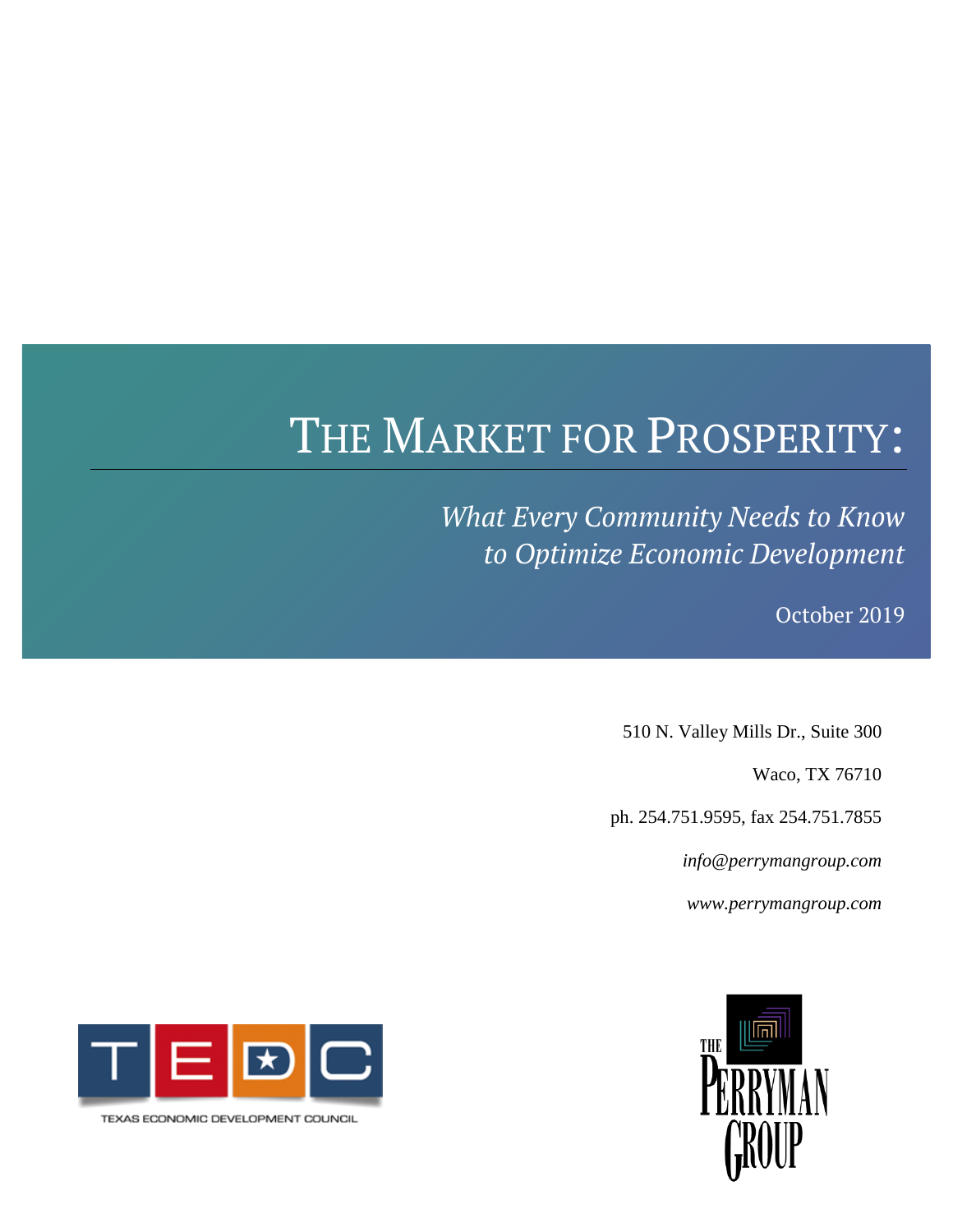## **Table of Contents**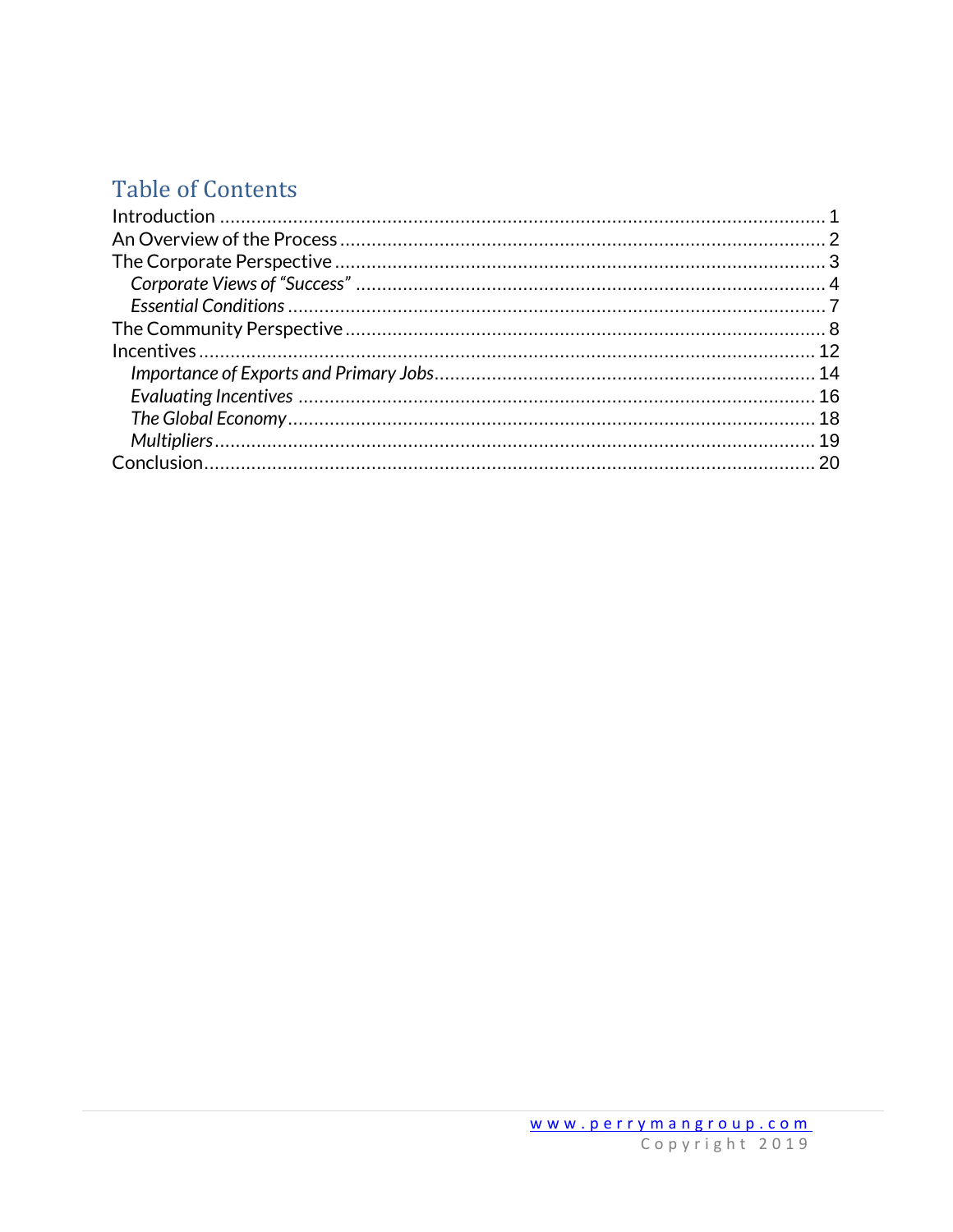## **THE MARKET FOR PROSPERITY:**

# **What Every Community Needs to Know to Optimize Economic Development**

## <span id="page-2-0"></span>Introduction

In the contemporary world of instant global communication, immediate information exchange, and multiple modes of rapid transportation, the process of choosing sites for new or expanded activity has become increasingly complex

Although some of the basic premises have remained unchanged since the earliest civilizations, the evolving nature of the economy is transforming the process of economic development.

and sophisticated. Although some of the basic premises have remained unchanged since the earliest civilizations, the evolving nature of the economy is transforming the process of economic development.

Long before markets existed, human activity centered on geographic considerations such as water sources and fertile land. As markets developed and commerce expanded, economic activity and population centers tended to follow points of economic interaction such as major rivers, ports, stagecoach and railroad depots, terminal points of cattle trails, and major crossroads.

Over the past several decades, the economy has shifted significantly. Many of the fastest-growing industries did not exist or were minor aspects of the economy just a few years ago. Some firms that once had very limited location options because they were constrained to locating in major business hubs may now operate from virtually anywhere. At the same time, workforce challenges have become paramount due to fundamental trends in demographic patterns.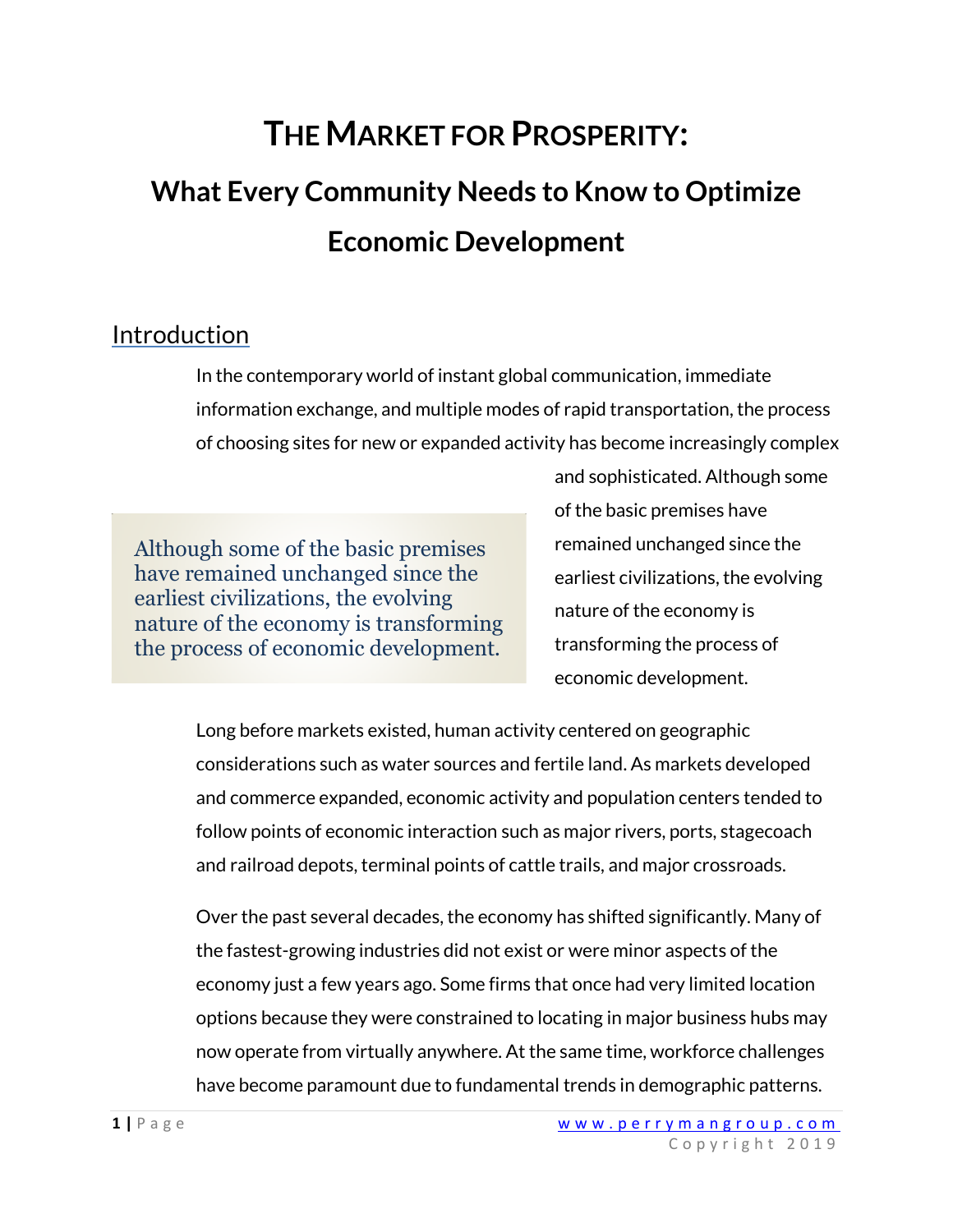The goals of corporations are expanding beyond short-term maximization of investor value to encompass broader environmental and social considerations tied to long-term success and sustainability. The possibilities for economic development have notably expanded but have also become much more dynamic and complex. Communities face both the traditional challenges as well as new ones. Understanding the nature of the location decision process can be helpful both in formulating economic development policy and in obtaining meaningful rates of return on the investment of these scarce and important resources. This report seeks to provide a framework for local community leaders to embrace the process of economic development.

## <span id="page-3-0"></span>An Overview of the Process

To be successful, any transaction must be beneficial to both parties. With most location or expansion decisions, the two parties are corporations and communities. A "community" in this context may encompass some combination of a larger geographic area such as a state (or even a group of states), a region, or a political designation such as a city or county working toward a common goal. In addition, other entities or individuals often participate in the process, such as management or site selection consultants (for corporations) or chambers of commerce, economic development corporations, or economic development professionals (for communities). While these agents are often critical and essential, it is ultimately the firms and the communities that will shape the process and seek to reach an agreement. Each party to the process has a very specific agenda. Companies are seeking certain attributes which will enable their success, while communities are typically trying to secure long-term prosperity for their residents and sustainable, high-quality growth.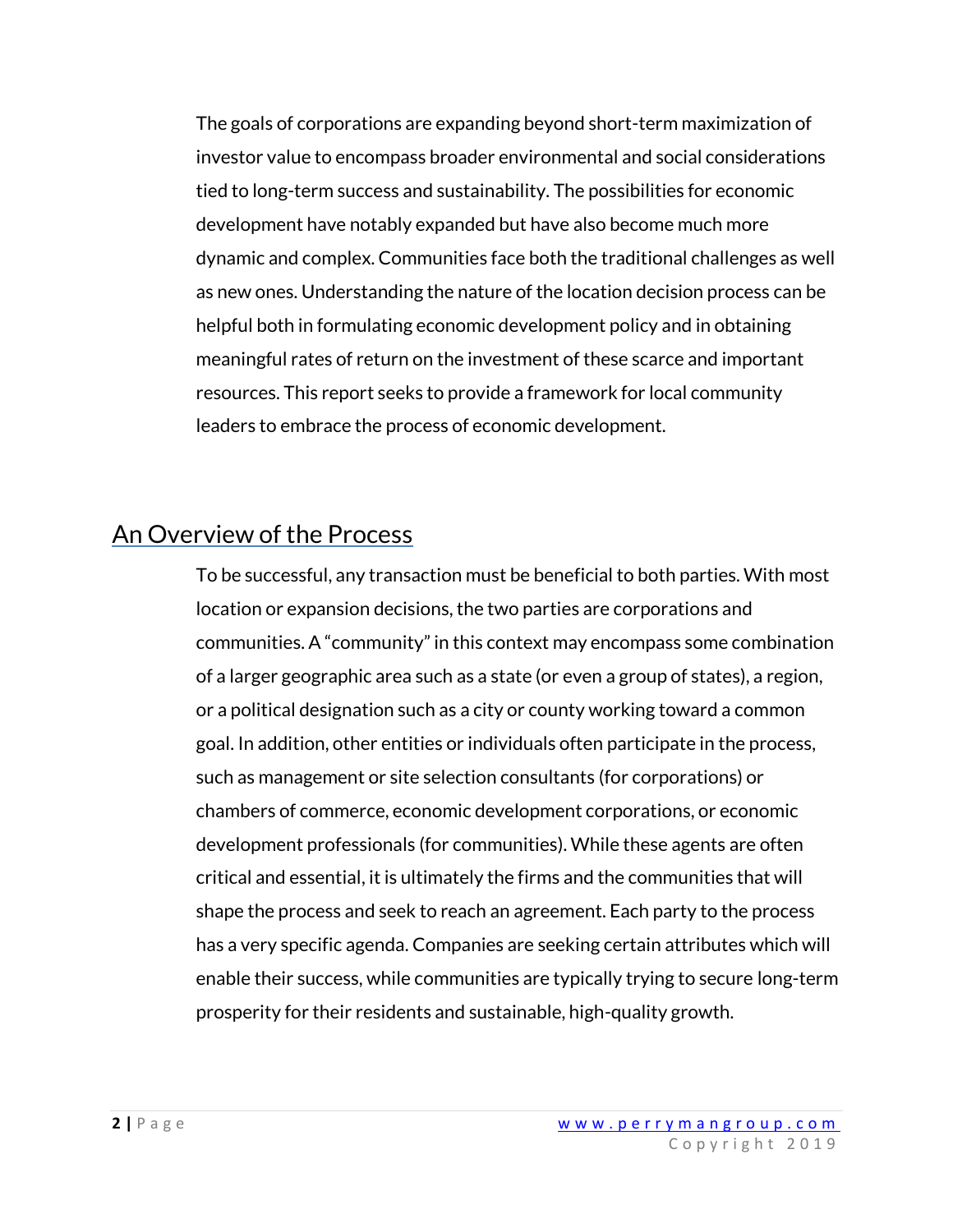It can be helpful to consider these two parties as participants in a relatively well-organized market. The firms "supply" economic activity, while the communities desire or "demand" it. Given the large number of areas looking for ways to attract, enhance, or expand facilities relative to the available opportunities, it has clearly been a "seller's market" for many years and is likely to remain so for the foreseeable future. Communities must be proactive and innovative in their efforts to attract new nodes of activity, but they must also utilize public resources efficiently to optimize expected returns over an extended horizon.

An understanding of the corporate perspective is essential in that it can improve the effectiveness of economic development efforts by enabling a more targeted and efficient

Communities must be proactive and innovative in their efforts to attract new locations, but at the same time utilize resources efficiently to optimize expected returns.

approach. Communities should also be fully aware of implications a location may have for their residents, infrastructure needs, and quality of place. Optimal outcomes occur when a decision represents a "win-win" situation with both the firm and the community benefitting in the immediate future and for years to come.

## <span id="page-4-0"></span>The Corporate Perspective

It is always imperative for communities to keep in mind the objectives of the corporations considering expansion or location decisions. Since the beginning of formalized economic development efforts, the goal of corporations in making such determinations was quite simple – maximize shareholder value! When it came to choosing sites, this mantra was minimizing overall costs of doing business. Until recently, this approach was becoming even more pronounced in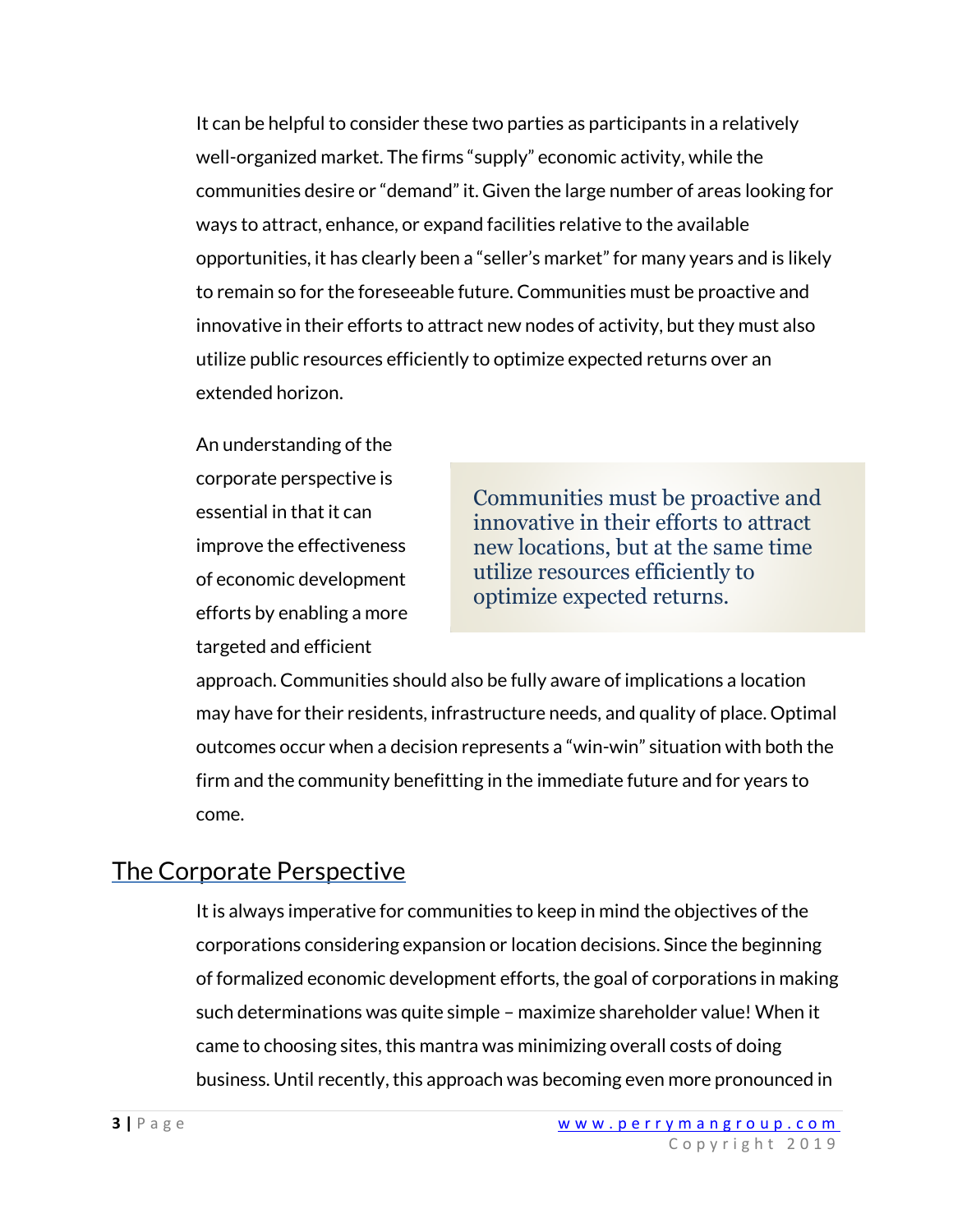an age of extensive availability of information regarding corporate performance from multiple traditional and new media outlets and a ramping up of shareholder activism. While this singular focus made the economic development process simpler in some ways, it also limited the ability of the communities on the other side of the market in their efforts to secure long-term objectives.

There is presently a trend toward companies looking beyond a laser focus on lower costs in location and expansion decisions with a view to a longer horizon and more attention to the broader social implications of corporate actions. Thus, communities should explore other potential amenities and investments that they can offer to help firms achieve their goals and create genuine and ongoing partnerships. In addition, every firm has essential characteristics they need in a community. An awareness of the changing environment that businesses are functioning within can help a community better position itself for future prosperity.

### <span id="page-5-0"></span>*Corporate Views of "Success"*

The principle objectives of firms have long been the maximization of shareholder value (or returns to owners in the case of private companies). In a reasonably efficient world, this goal is achieved by optimizing the unencumbered cash flow that can ultimately be distributed to investors. A focus on minimizing costs of operations for any level of production would be a natural outgrowth of this mindset.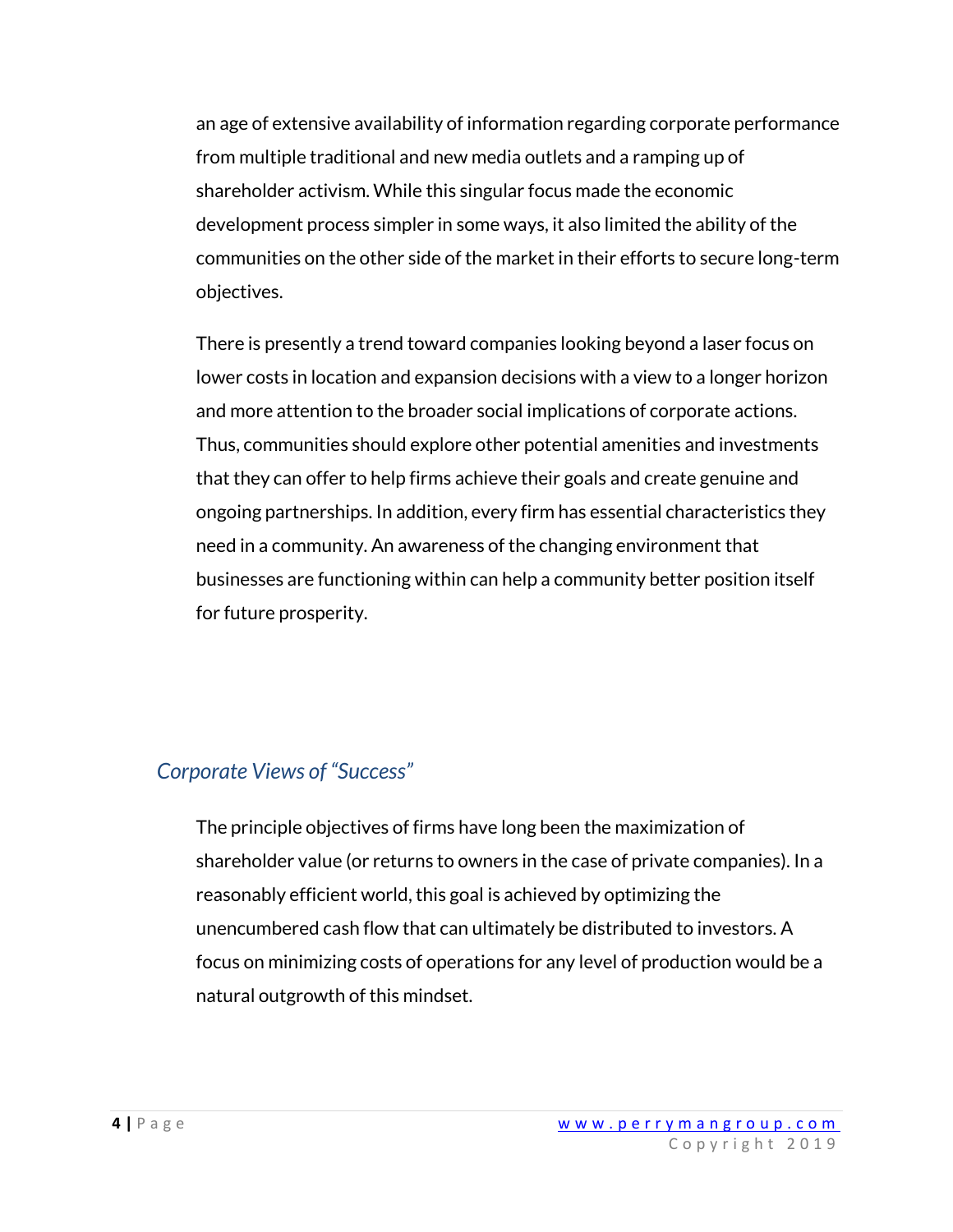More recently, companies are shifting their emphasis toward expanding their definition of success to include benefits to all stakeholders—customers, employees, suppliers, and communities—as well as shareholders. A recent statement from the Business Roundtable, an organization of Chief Executive Officers of US companies accounting for more than 15 million employees and generating over \$7 trillion in annual revenues, illustrates this burgeoning trend. A statement on the "Purpose of a Corporation" was signed by 181 CEOs who commit to lead for the benefit of all stakeholders. It represents a notable departure from the

policies of the past four decades, which

Companies are shifting their emphasis toward expanding their definition of success to include benefits to all stakeholders customers, employees, suppliers, and communities—as well as shareholders.

Simply offering a lower-cost option for a location may be insufficient for a firm that is embracing a broader concept of success.

> promoted the idea that corporations exist principally to serve shareholders.

The new statement reflects recognition that the optimal path

to long-term success requires thinking beyond stock prices. For example, shortterm earnings typically move stock prices, and firms often push to maximize them. While earning profits is crucial, becoming exclusively driven by quarterly results often leads to myopic decisions, such as foregoing research and initiatives that could provide returns over decades, cutting costs excessively, ignoring employee morale (and, hence, productivity), or failing to adequately address social and environmental issues that could undermine sustainability.

Another term or label for this enhanced awareness of other stakeholders is "ESG," which stands for environmental, social, and governance. For each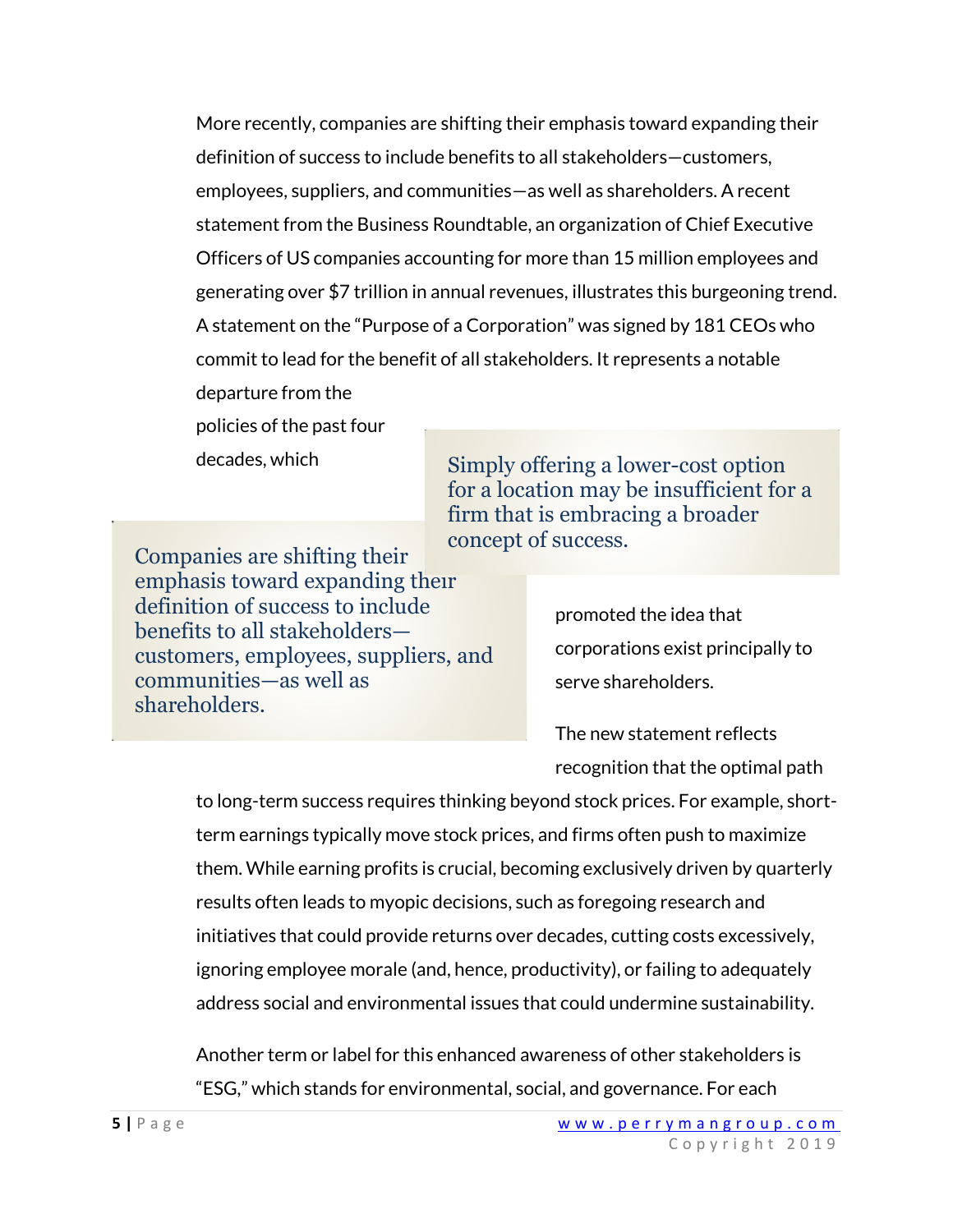company, ESG may involve different priorities, but basically includes how the company affects the environment, workers, and society as well as how the firm is managed (such as compensation incentives and policies related to board activities).

These concepts are certainly not revolutionary, though their importance and influence are on the upswing. Many of the most profitable firms already treat employees very well (to attract and retain the best and brightest individuals) and invest in their communities (thus building a cooperative relationship). Shareholders remain a primary focus (appropriately, as they provide the necessary capital for corporate activity), but decisions are increasingly based on more than the next earnings announcement. In fact, one very valid interpretation of the evolving approach is that it represents an effort to enhance long-term shareholder returns, and many firms actually analyze ESG decisions from that perspective.

An expanded time horizon and a more encompassing definition of success from a corporate perspective have profound implications for economic development. In essence, the "supplier" in the Market for Prosperity is now viewing the competitive landscape differently. Simply offering a lower-cost option for a location or expansion may be insufficient for a firm that is embracing a broader concept of success. Considerations may include a variety of factors including amenities as diverse as the ability to provide renewable power, community attitudes toward diversity and discrimination, and livability and quality of place for workers and suppliers. Firms focusing on ESG and multiple stakeholders will consider factors beyond near-term cost minimization and earnings, and successfully attracting desirable activity will increasingly require communities to proactively work to facilitate complex corporate goals. This phenomenon makes the process of finalizing transactions in the Market for Prosperity more complicated, but also opens up myriad possibilities for local leaders to merge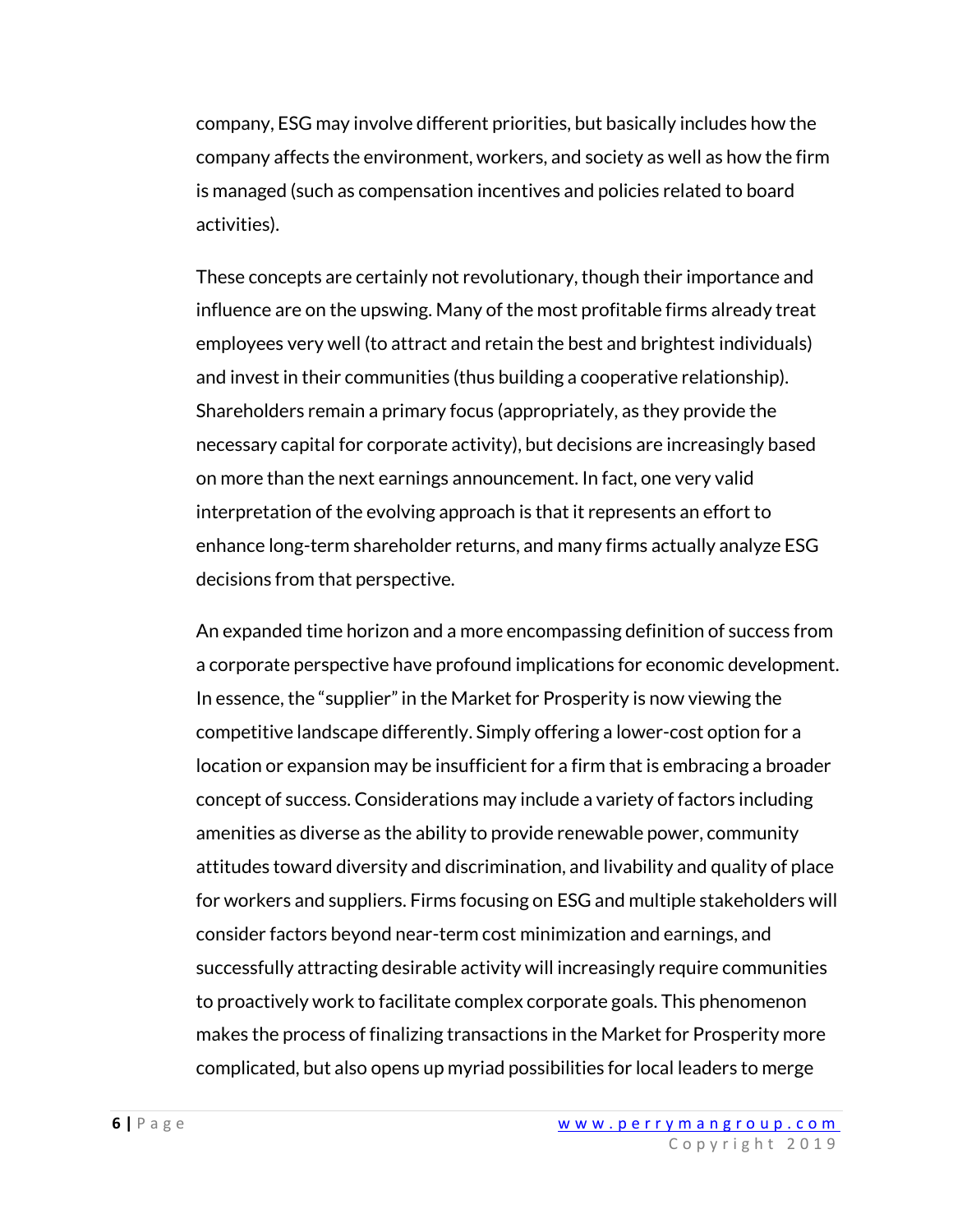their visions for their communities into economic development initiatives in more creative and innovative ways.

## <span id="page-8-0"></span>*Essential Conditions*

Even in the new framework, any company seeking to locate or expand is going to be, of necessity, initially concerned with the fundamental factors that impact its success. Some of these items are beyond the control of local or state entities,

Any company seeking to locate or expand is going to be, of necessity, initially concerned with the fundamental factors that impact its success.

such as proximity to customers, suppliers, or required raw materials. Others, however, can be affected by community policies and investments.

For example, an adequate workforce with the appropriate

skills is essential to any corporate location or expansion. Efforts to improve educational systems and available training options can positively affect the ability to attract new economic activity. In many industries that are technology intensive, it is increasingly important that communities are seen as desirable places to live for "knowledge workers," who are often highly educated, very skilled, and in short supply. Investments which enhance the quality of life (or "quality of place") of a community can be important not only to current residents, but also to economic development efforts. Parks, entertainment options, cultural activities, housing, health care facilities, and other amenities can enhance the attractiveness to employees and, therefore, companies.

Quality infrastructure is also often required, including transportation, educational systems, and public safety and health. Excessive traffic congestion, for instance, affects business operations and efficiency as well as the ability to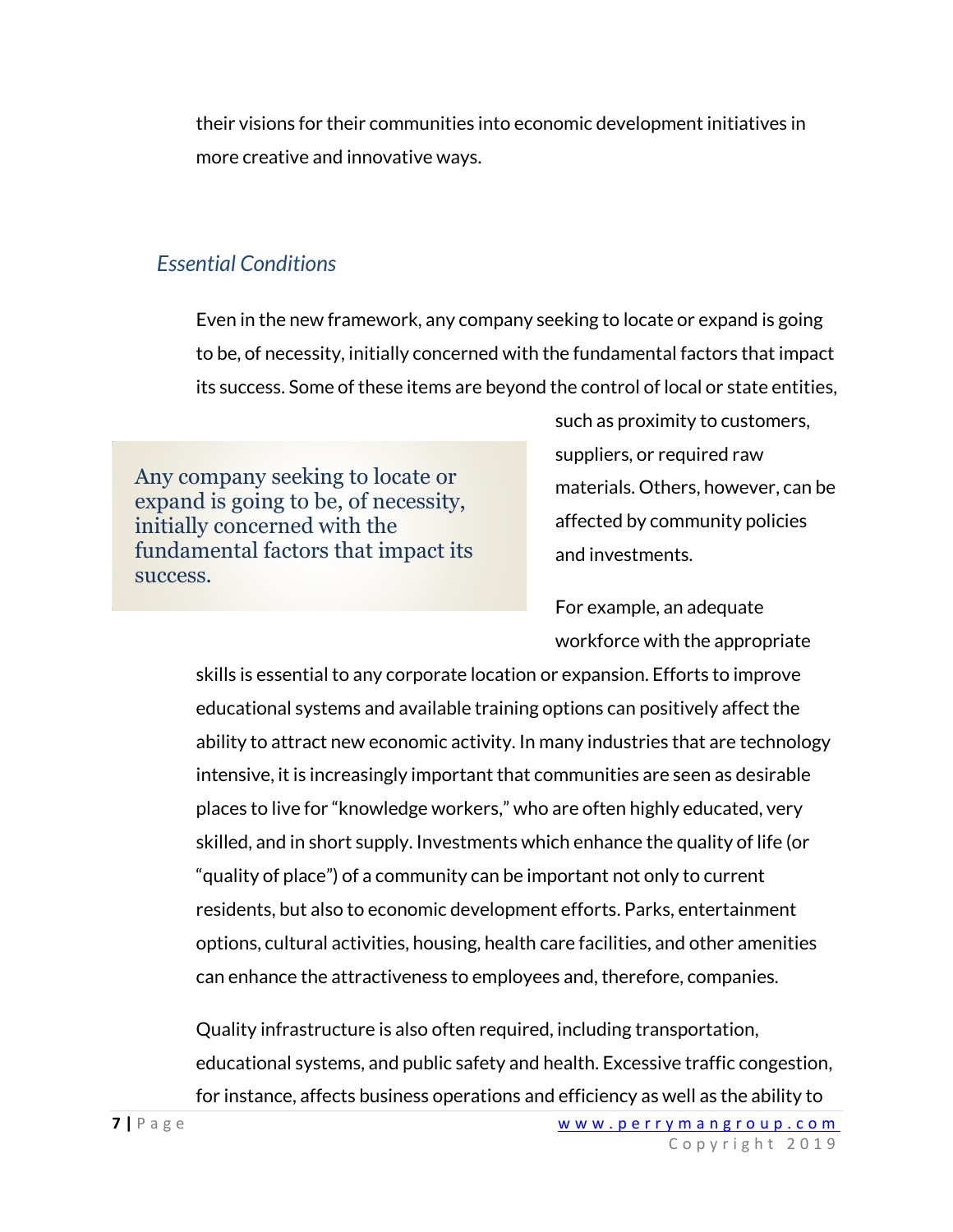attract and retain workers. Virtually all companies benefit from a fair and competitive tax structure as well as responsive governmental entities and a regulatory climate aimed at finding workable solutions to any obstacles.

With increasing globalization of the economy, communities may also benefit from consideration of mechanisms to decrease expenses of firms engaging in foreign trade. Cross-

border supply lines are common, international sourcing is prevalent, and corporations regularly have relationships with firms in other countries.

Foreign trade zones,

If a community is unable to meet the fundamental needs of a potential location or expansion, economic development resources should not be invested, as they are unlikely to result in enduring success.

which can eliminate tariffs on goods which are to be re-exported, reduce the cost of doing business, thereby increasing the viability of a community as a potential location.

While incentives are often a critical element of the final decision (as will be discussed subsequently), they tend to be considered near the end of the process. It is highly doubtful that incentives will be effective if a location is simply undesirable or unlikely to provide positive long-term outcomes for corporate stakeholders. If a community is unable to meet the fundamental needs of a potential location or expansion, economic development resources should not be invested, as they are unlikely to result in enduring success.

## <span id="page-9-0"></span>The Community Perspective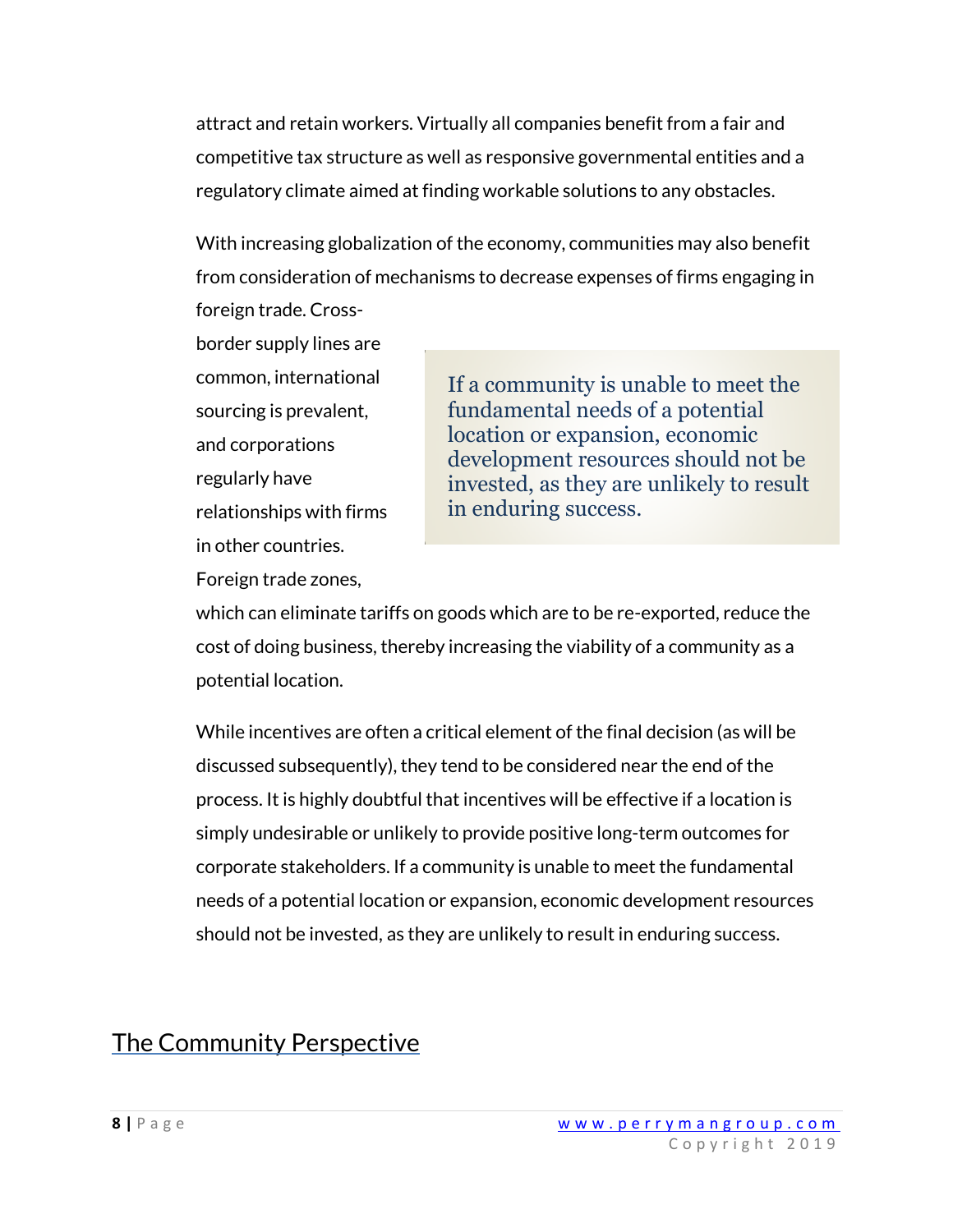Every area has unique attributes which make it more competitive for some types of economic activity than others. In other words, the principle of comparative advantage works in the economic development market just as it does in any other market.

In the past, economic development efforts were organized almost exclusively around attracting specific clusters of industries that tend to locate in proximity to one another. A community would find more success through a thorough understanding of the local business complex and seeking to attract related industries. Regions with

excellent health facilities, for example, are a natural location for medical technologies. The presence of major research universities can be critical to various

The emergence of technologyintensive firms as a catalyst for growth widens the spectrum of industries which may be viable candidates.

emerging industries. Mineral deposits, ports, and many other factors can provide an inherent impetus to certain types of activity.

Although the process of promoting prosperity is rapidly evolving, this path to economic development based on building from strength remains an important component of any successful program. Areas with a strong presence in one industry can clearly have appeal for firms in related sectors, including suppliers and customers. On the other hand, the emergence of technology-intensive firms as a catalyst for growth widens the spectrum of industries which may be viable candidates. Technological advances are an increasing aspect of most industries, and the community efforts should not be constrained to the Amazons or Googles of the world. As a practical matter, only a few areas can attract major investments from the corporate giants. Rather, it should be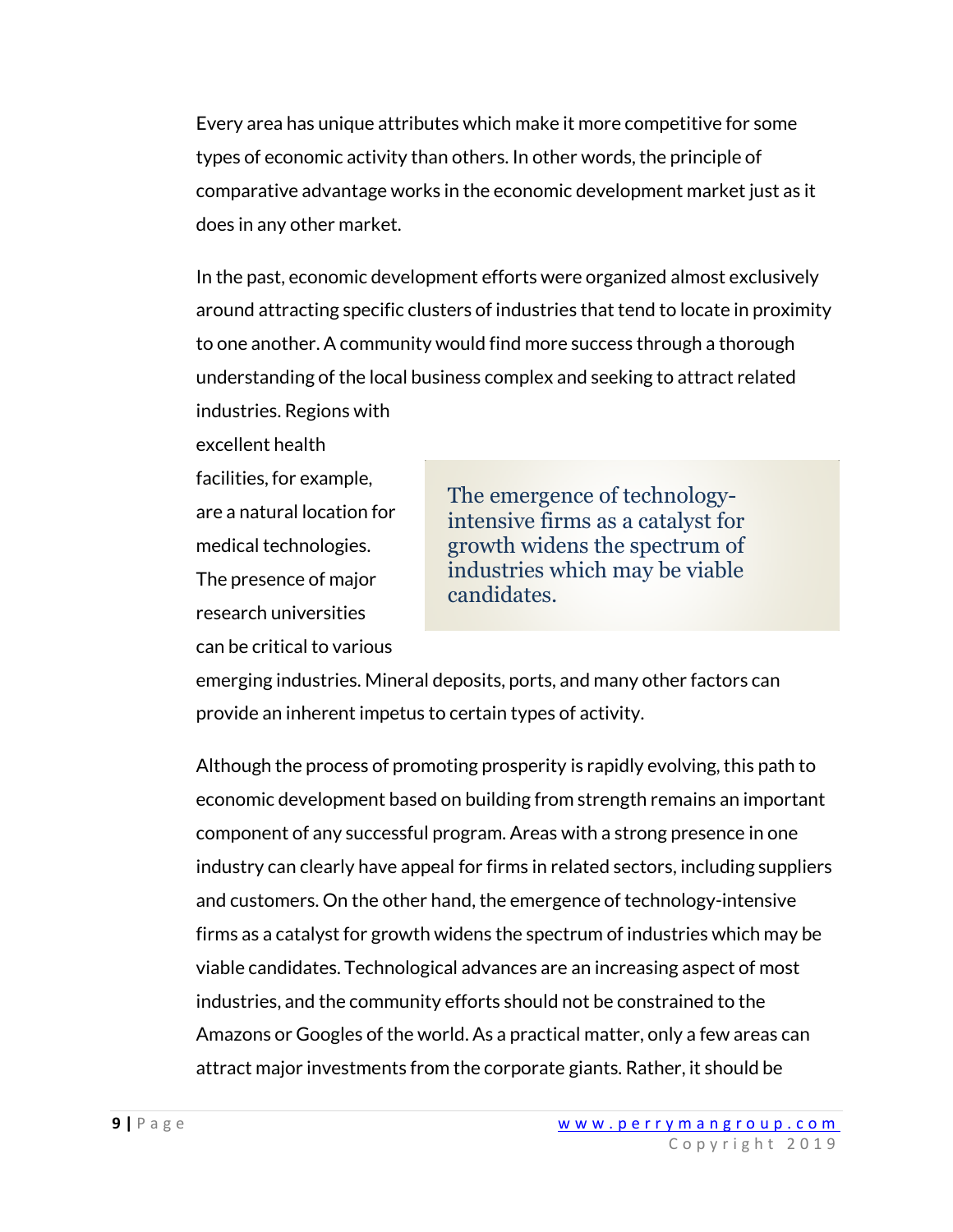recognized that agriculture, mineral extraction, every type of manufacturing, health care, professional services, and many other sectors are being revolutionized by modern advances. As a result, technology companies may function within almost any sector of the economy and fall within the entire range of firm sizes. Moreover, most of them can operate virtually anywhere, and would be viable candidates for areas with collateral activities.

While some factors, such as the availability of suitable sites, are almost

The scope of potential economic development options from a community's perspective is broader than ever before, yet the level of competition for quality locations has also risen.

universally required, the needs of firms and the capacity of areas to supply them are extremely diverse. With the vast stores of information available online, companies and site selection professionals can quickly and easily sort through data on a variety of factors, such as

population, demographic characteristics, other industries in the area, and labor costs and availability. Communities can also enhance their visibility and potential attractiveness to searching firms by ensuring they are providing quality data in an easily accessible manner through a highly effective online presence.

Identifying ideal sectors for a focused recruitment effort is an admittedly imprecise and dynamic process. Nonetheless, through systematic and realistic evaluation using modern analytical techniques, it is possible to greatly enhance the efficiency and rate of return associated with investments in economic development. Through an assessment of comparative advantages, communities can begin to identify growing target sectors which represent good potential fits.

In addition, communities can use quantitative methods to assess areas where they are not as competitive as other regions and evaluate whether action could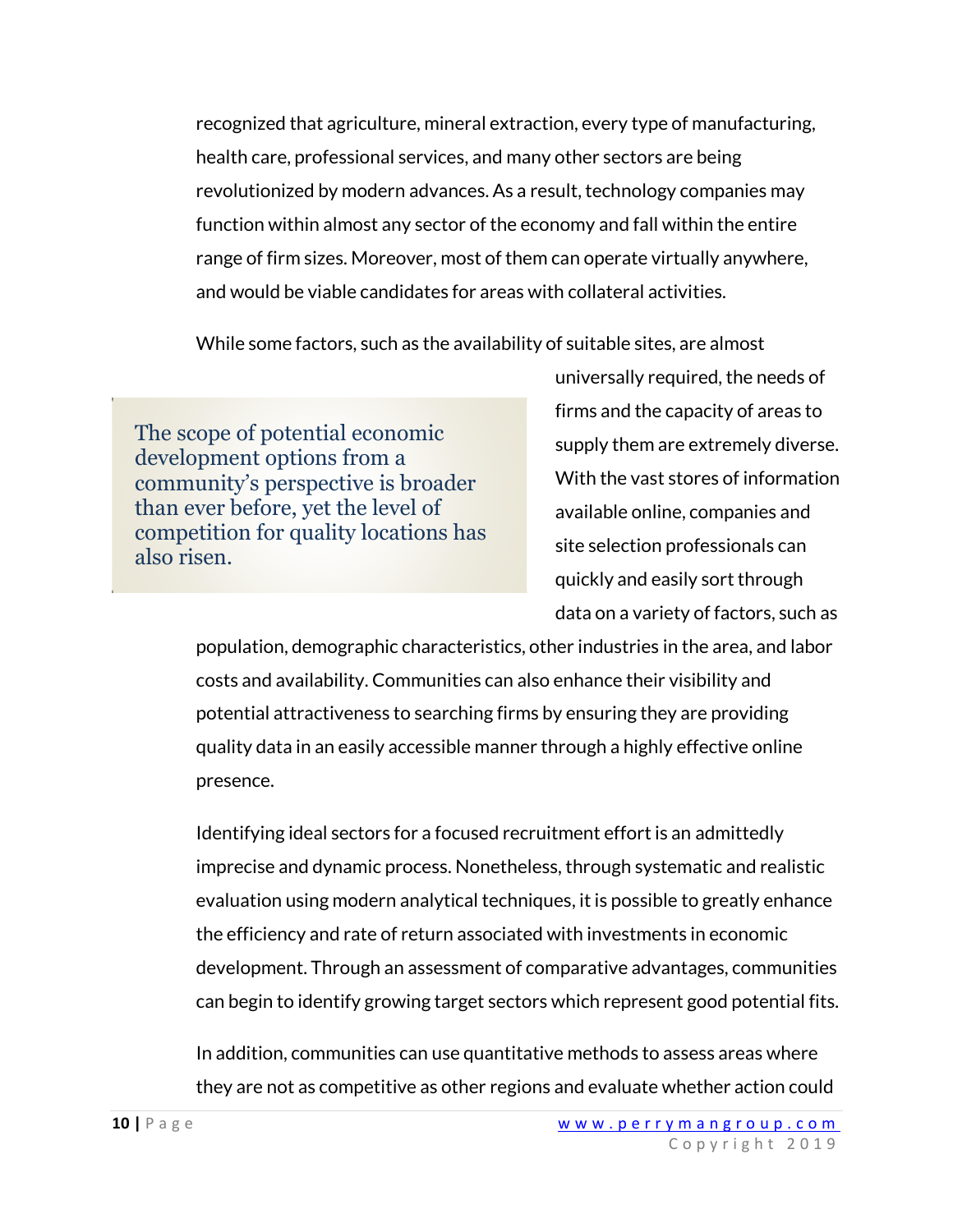be taken to address any general shortcomings (such as housing, health care, infrastructure, or education) and those that are specific to the needs of individual sectors (such as enhanced workforce training in particular areas). For example, if it becomes apparent that a lack of industrial or office park space is a deterrent, such investments could be considered. It is also highly worthwhile to have a streamlined process for regulatory and permitting issues and a proactive approach to resolving any obstacles that may arise.

There are obviously trade-offs involved as well. While low taxes are clearly beneficial to corporate cost of doing business, they should be balanced against providing essential infrastructure, educational systems, and quality of place. Fiscal policy should be geared toward fairness and efficiency while providing public services in a viable manner. Communities will have varying priorities regarding where they fall on this spectrum, and these decisions will have profound consequences.

Local leaders should work toward broad engagement and consensus, as they are effectively defining the future success of their areas.

It is rare that a facility can only locate in one area, and there are typically several sites which meet essential needs.

Communities will inevitably be evaluated on a relative basis in what is increasingly a global environment. Information is more readily available than ever before, and with nothing more than quality internet access and the right workforce, multi-million-dollar or even billion-dollar companies can thrive. The scope of potential economic development options from a community's perspective is broader than ever before, yet the level of competition for quality locations has also risen markedly. In such an environment, local leaders in the public and private sector must play a critical role.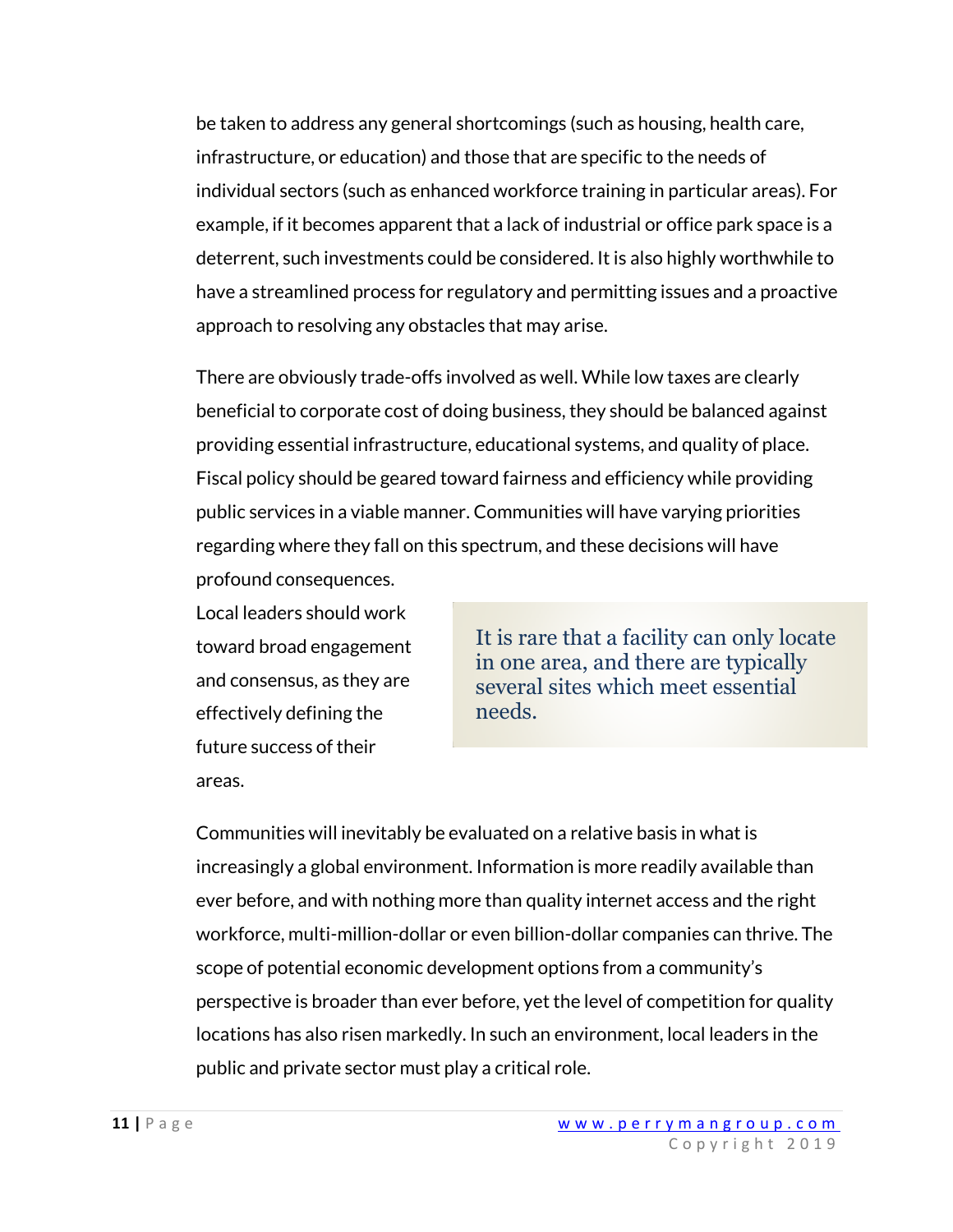## <span id="page-13-0"></span>**Incentives**

On a philosophical level, the value and merits of various types of incentives may be legitimately debated. Some research suggests that in many cases, incentives do not truly change behavior (although constructing the hypothetical "but for" situation is problematic). Similarly, there are many examples of situations in which such investment did not ultimately result in the anticipated community benefits. Other studies have suggested that they often result in neighboring communities competing for facilities that will have approximately the same regional impact irrespective of which specific site is chosen. Indeed, in an ideal world, they might not exist to the extent that they do (or even at all).

In the current environment, however, incentives can and often do play a role in securing a location, expansion, or retention. The highly visible Amazon second headquarters competition illustrated this fact, and, whether a project is a huge corporate campus or a small, rapidly growing enterprise, incentives almost inevitably come into play. In fact, incentives exceed all other economic development investments combined and approximately 95% of all areas make use of them. Site selection consultants often market their services based on their ability to garner incentives for their clients. Moreover, even in an environment where companies have broader goals and objectives, they must remain cognizant of their overall costs. The market will accept no less.

Given these realities, communities are unlikely to abandon incentives and, in a market driven by comparative advantage, areas without meaningful programs will be decidedly handicapped in their efforts. The challenge for economic development professionals and leaders thus becomes one of assuring that programs are effectively structured, properly administered, and reflective of local priorities. Fortunately, the more expansive approach to decision-making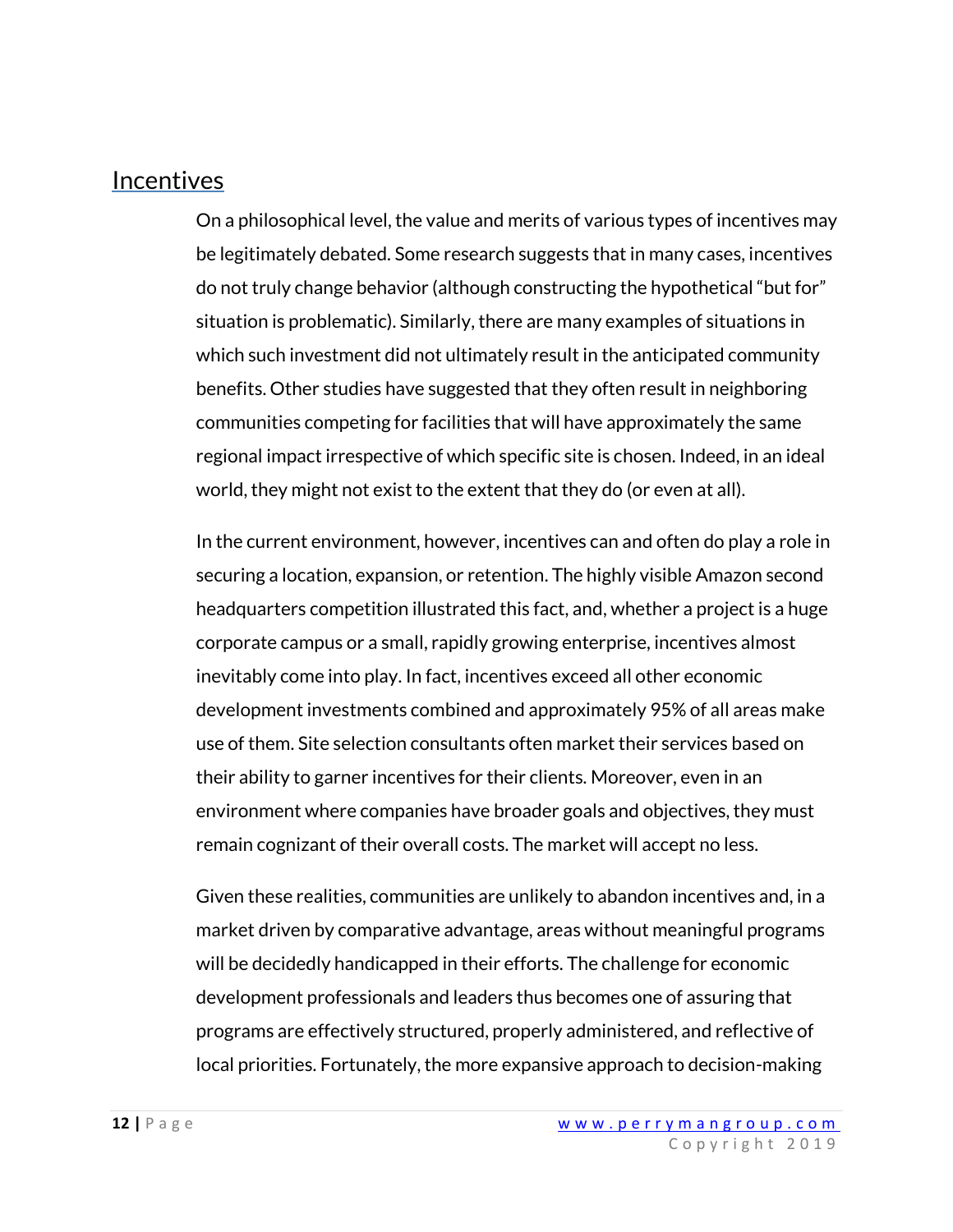on the part of corporations provides a broader spectrum of opportunities to develop meaningful approaches.

The first thing to recognize is that, as long as they are properly structured and the costs and benefits of a potential location are well understood, even traditional tax-related incentive investments should be recovered over time because economic growth generates tax revenues through a variety of channels including increased property taxes and additional retail sales taxes. Even when a locating firm receives tax relief for a period of time, the fiscal benefits associated with additional business activity (including multiplier effects through the economy) can more than compensate for the tax-related incentives.

It is often asserted that, because economic development resources have been

As a practical matter, incentives are essential to an effective growth strategy.

misdirected or used inefficiently at times, they should be eliminated. Like many contemporary markets, information in the Market for Prosperity is imperfect and incomplete and it is

characterized by complex and dynamic interactions of myriad phenomena. In such an environment, there will inevitably be circumstances where results fall short of initial expectations. There will also be situations where outcomes far exceed projections. The same pattern occurs in countless markets on a continuing basis. Simply stated, the perfect should not be the enemy of the very good. As a practical matter, incentives are essential to an effective growth strategy. They should certainly be used in a prudent and rational manner, but they must be available despite the fact that the future in this market and every other market is uncertain.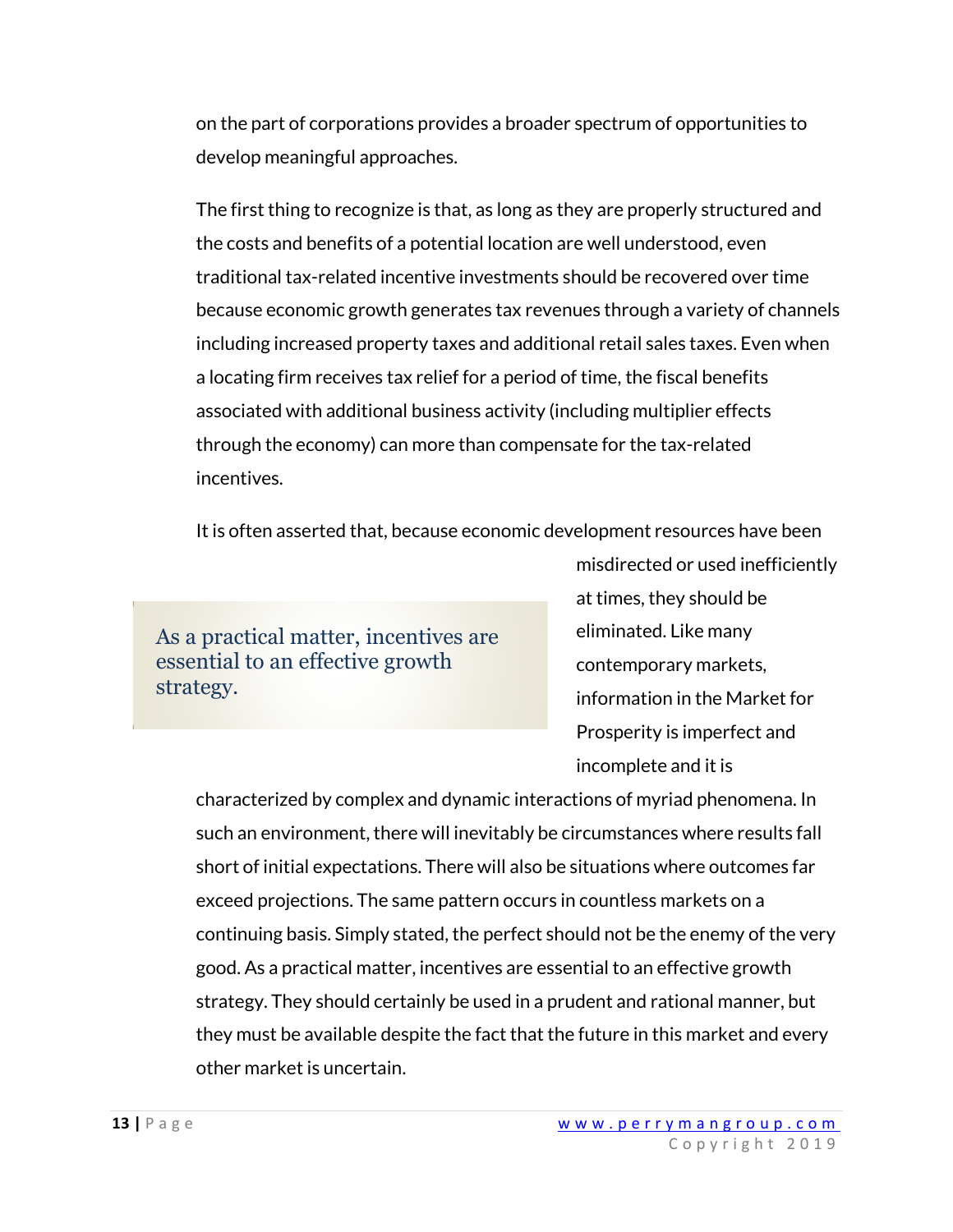This basic role of incentives can be readily illustrated by again considering the economic development process in a market context. It is rare that a facility can only locate in one area. Instead, there are typically several sites which meet essential needs and there is likely to be a "short list" of potential communities. The factors discussed above (infrastructure, workforce, and other essential needs of the firm) help to define this set of contenders. As the final selection process unfolds, the management of the firm seeking a new location has a responsibility to stakeholders (including a fiduciary responsibility to shareholders) to provide optimal outcomes, and site selection consultants expect to provide such opportunities to their clients. At this point in the process, both incentives and other negotiated benefits can play a crucial role.

As discussed above, however, the fact that some incentives are essential does not suggest that all incentives are good. They should be used properly and efficiently in a manner designed to maximize the expected return on the investment of public resources. The following sections focus on some of the key components of the appropriate use of this critical economic development tool as it is currently evolving.

#### <span id="page-15-0"></span>*Importance of Exports and Primary Jobs*

Promoting growth in a community requires that funds flow into the area, and, to be effective, incentives must be directed toward activity that involves exporting goods or services from the community to other areas. Note that for an individual community, "exports" refer to sales outside the area, not necessarily only to foreign countries as the term is often used.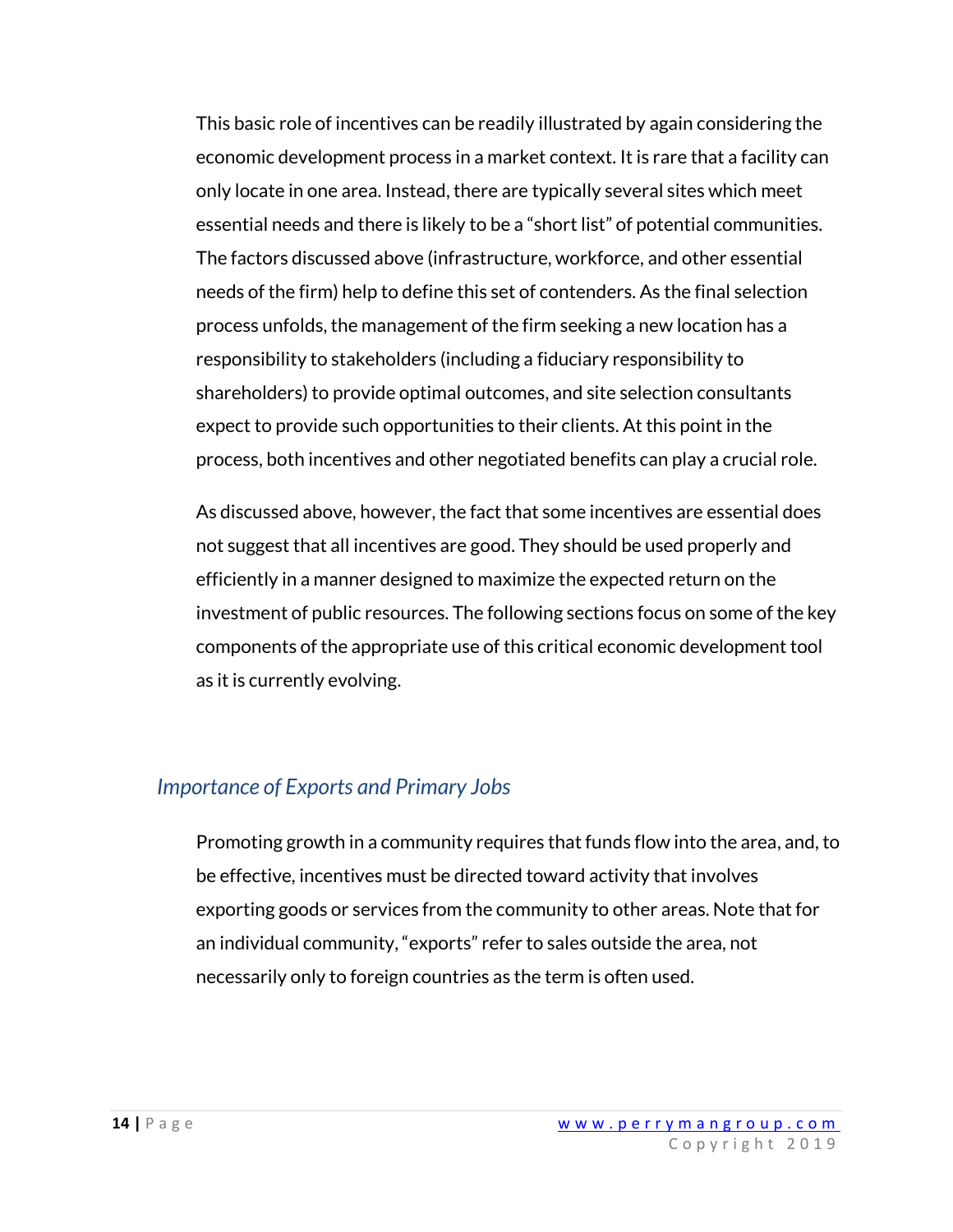Sectors that sell into external markets create "primary" jobs and investments, meaning that they are supported by resources from other areas. Growth in primary jobs is the foundation for sustainable prosperity. In the early days of economic development, the focus was on manufacturing. Because such products are typically sold in national or global markets, virtually all of the money supporting local payrolls and purchases is originally derived from elsewhere. As service enterprises began to reach markets throughout the world, they also became good candidates for economic development efforts. Tourism also brings in spending from other areas, and significant destinations can be important to community prosperity. From a state perspective, tourism brings net gains only to the extent it promotes out-of-state visitors.

As a general proposition, establishments that primarily serve local areas should not be provided with significant incentives. Retail outlets, restaurants, and personal services establishments, for example, tend to locate where there is an ongoing level of activity sufficient to support their requisite sales volumes. The resulting jobs and

investments, while often substantial, are "secondary" in nature in that they exist because of the strength of the primary sectors. It is unlikely that these entities will locate in an

Promoting growth in a community requires that funds flow into the area, and to be effective, incentives must be directed toward activity that involves exporting goods or services from the community to other areas.

area with an inadequate economic base (and equally unlikely they will avoid an area that offers them opportunities for long-term profitability).

Unlike export-oriented sectors, establishments serving local markets are not choosing among competing areas around the country (or world) for a specific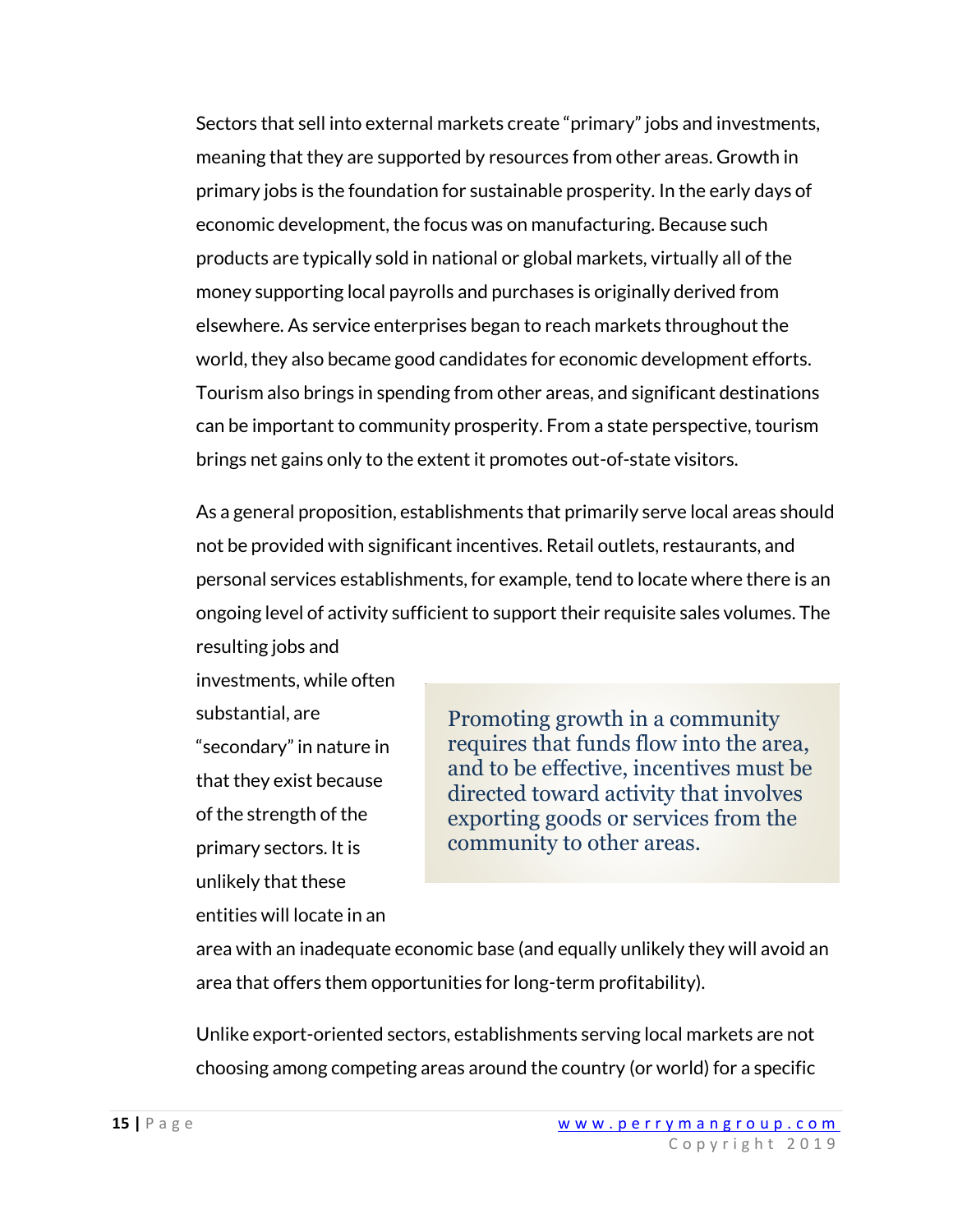location. One significant exception to this dictum is a unique and large retail location that in and of itself becomes a major destination that attracts much of its business from outside the area. There are situations where major retail venues are among the leading tourism destinations in some states. These types of venues are unusual, but they do exist. Another situation is in small communities or rural settings, where a "big box" retailer may expand the trade area and increase overall economic activity to support substantial secondary activity and even sustainability. In general, however, economic development efforts should be focused on increasing primary jobs and business operations.

### <span id="page-17-0"></span>*Evaluating Incentives*

Because of the intensity of competition and the pressure for success, there is in some cases a tendency for communities to offer incentives that are excessive relative to potential gains. As noted, the purpose of inducements is to create a "win-win" situation for the firm and the local area. An ideal package provides the tipping point to attract new activity while simultaneously offering the community a suitable return on the investment. It is not always possible to achieve or even measure such outcomes with great precision, but information resources are available to assist experienced economic development professionals in moving in this direction.

Companies and their representatives are naturally going to seek as much as possible; in fact, it is their responsibility to their stakeholders to do so. Similarly, some firms that offer little new activity to the community because they primarily serve the local area may also ask for incentives. It is the responsibility of local officials to only offer incentives that make economic sense. Thus, costbenefit assessments should be a part of the economic development process, as should some level of accountability for promised performance.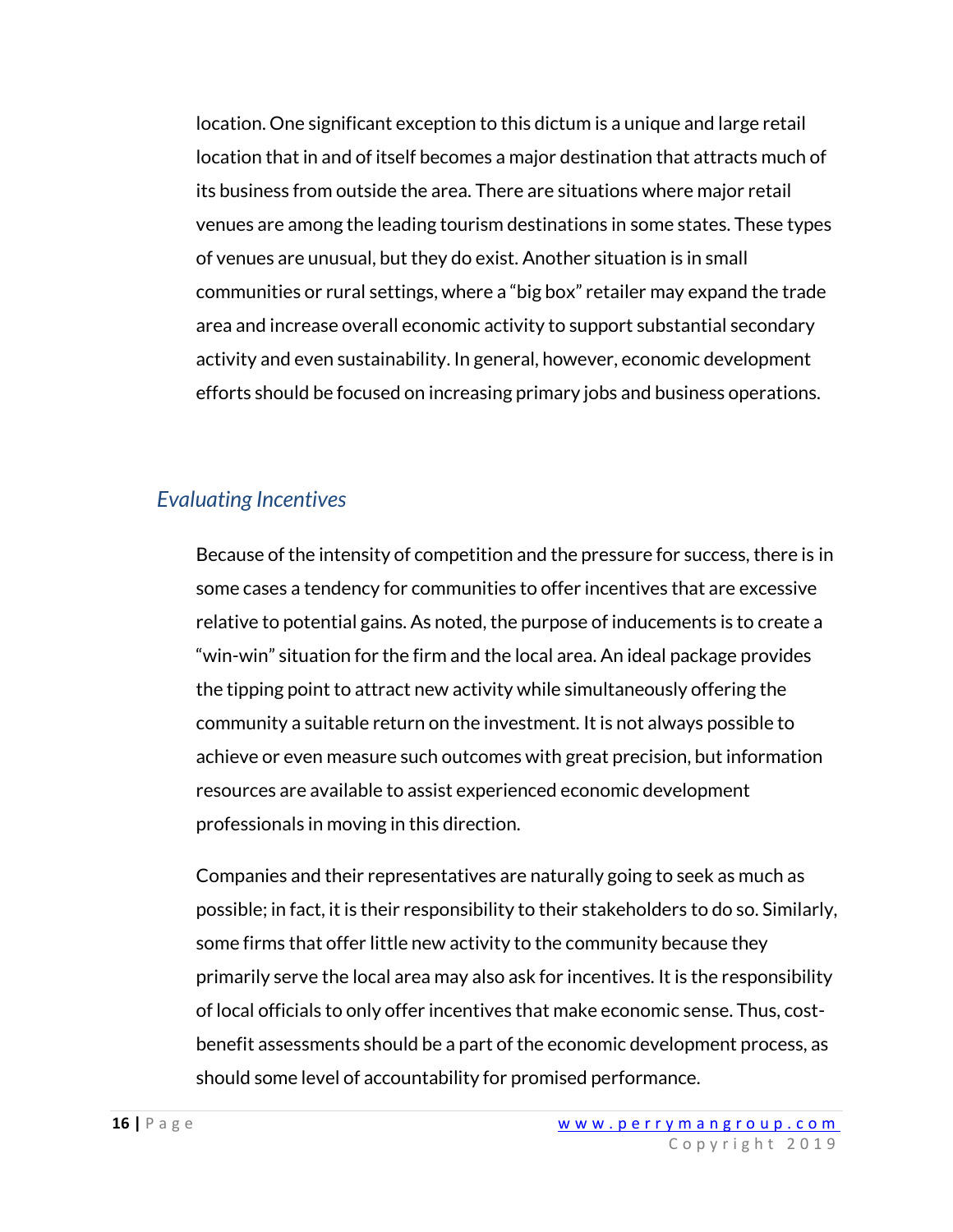It must be noted, however, that the criteria for evaluation must be carefully considered. "One size fits all" formulas rarely work. As a general proposition, the standards should go beyond the recoupment of public resources. If a project brings high quality jobs and investment relative to other available alternatives, it may be a viable use of public funds even if it has a relatively long "payback" period. On the other hand, an initiative that offers a rapid return of the public investment but is not compatible with local economic objectives may not be optimal. The bottom line is simply to be intelligent about the process and only

If a project brings high quality jobs and investment relative to other available alternatives, it may be a viable use of public funds even if it has a relatively long "payback" period.

provide incentives that are justified on a cost-benefit basis a defined by community priorities.

It should be noted that the evolving view of corporate objectives and governance has greatly broadened potential ways to generate mutually beneficial

agreements. While traditional tax abatements and grants will continue to play a role in many situations, it may also be possible to entice firms with investments in housing, infrastructure that has uses beyond a specific site, general public and higher educational resources, desirable amenities, or many other factors that are consistent with the goals of the potential business partner. It is also possible at present to craft packages that are consistent with broader community objectives that extend beyond job creation and tax base expansion. Basic bargaining principles suggest that better results occur when the parties have access to more complete information. Thus, engaging in efforts to understand the overall objectives of those offering location opportunities can often lead to much more attractive "win-win" outcomes. The concept of "incentives" is being markedly expanded, thus generating rewards to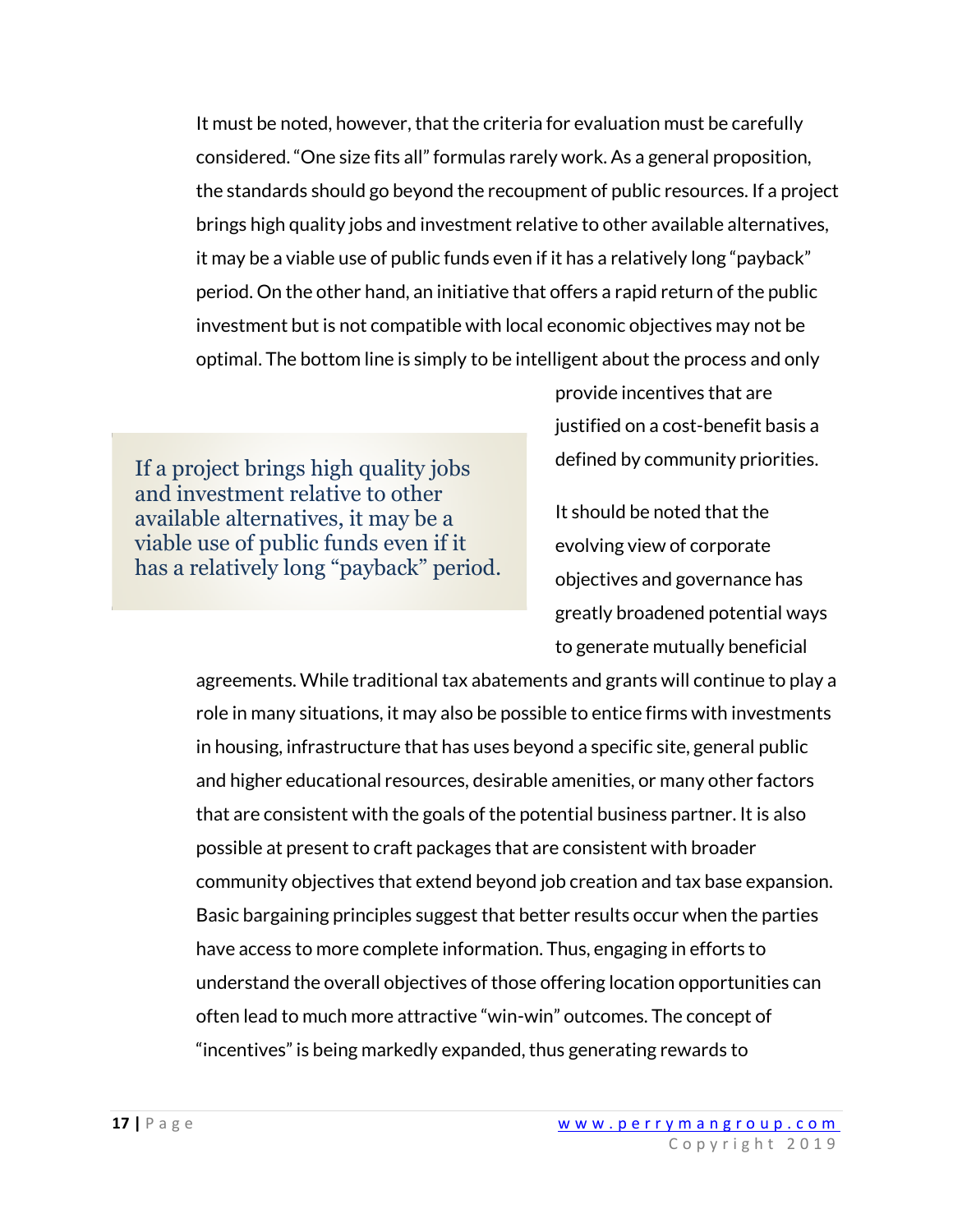communities and their leaders for being innovative and strategic in their efforts.

### <span id="page-19-0"></span>*The Global Economy*

Traditionally, the focus of economic development efforts has been job creation. However, a broader set of objectives may be justified. In particular, high levels of capital investment are often more important to future prosperity than the number of direct jobs created. For example, an investment in a data center, which normally leads to periodic major upgrades, may involve few jobs but may

provide necessary infrastructure for additional development and significantly expand the tax base for decades to come.

As the global economy has evolved, there has been a definitive pattern Traditionally, the focus of economic development efforts has been job creation. However, a broader set of objectives may be justified. In particular, high levels of capital investment are often more important to future prosperity than the number of direct jobs created.

toward outsourcing lower-skilled manufacturing and service jobs to other countries. Thus, locations which bring large numbers of relatively low-wage jobs are particularly vulnerable to international competition. Substantial investment, on the other hand, tends to be associated with technology-oriented industries that bring long-term benefits and opportunities for growth. Similarly,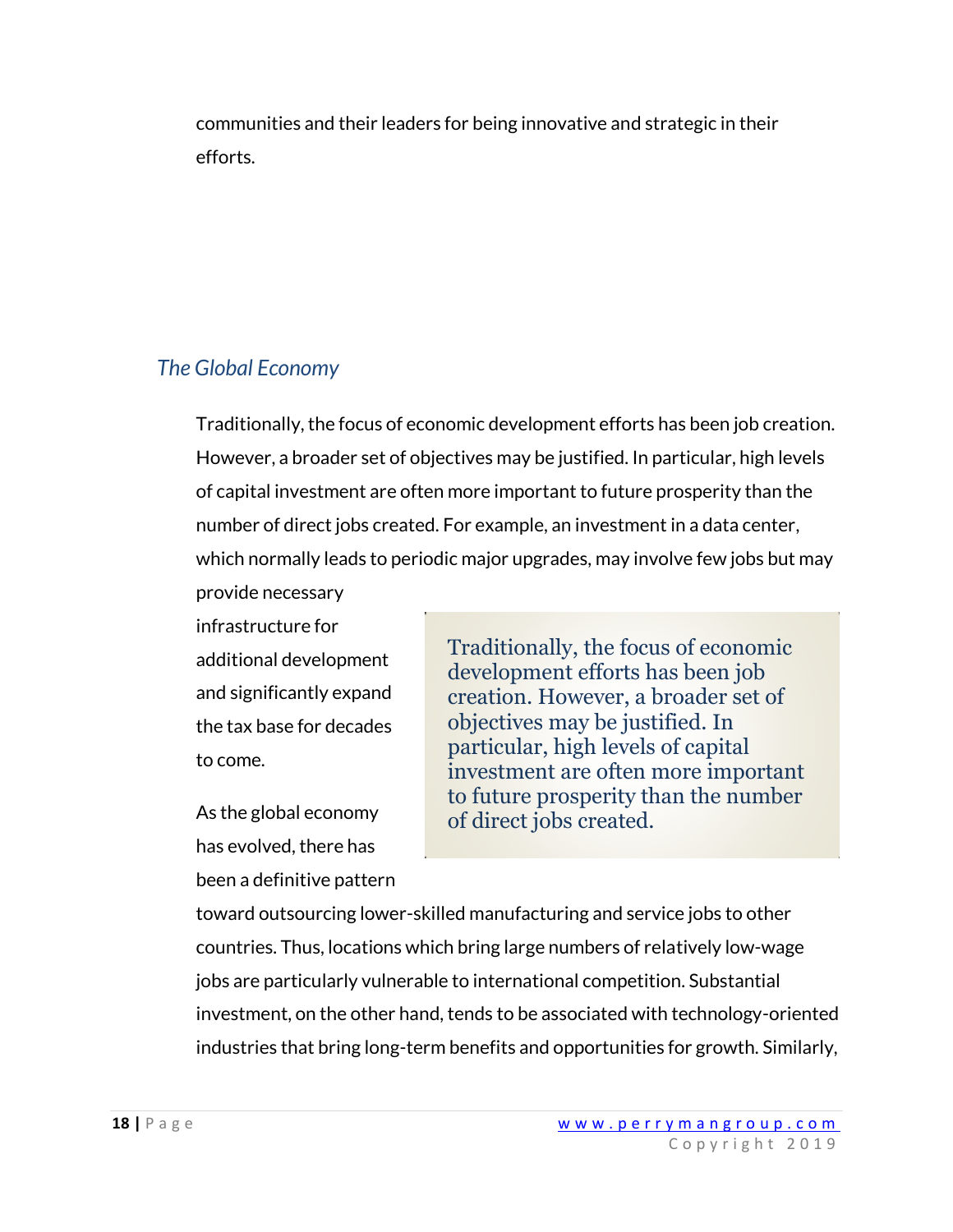a higher concentration of knowledge workers may support long-term viability more effectively than a large number of less-skilled employees.

Different communities have varying capabilities and resources, and a healthy dose of common sense is clearly required in recruitment efforts. It should be emphasized, however, that capital investment is often an excellent barometer of the value of a new or expanded location. In addition, in an era of workforce shortages, particularly in certain fields, a community which can provide skilled workers can have a significant advantage.

## <span id="page-20-0"></span>*Multipliers*

When deciding the best allocation of economic development resources, it is important to optimize the "bang for the buck." This objective is achieved by focusing efforts on projects exhibiting high "multiplier" effects. Once again, this

An area receives more benefits if it has networks of suppliers and the capacity to provide needed services or if the location will, of necessity, cause other firms to also locate nearby.

task is information intensive and locally oriented.

The gains from securing a facility increase with the value of local purchases and spending. Thus, an area receives more benefits if it has networks of suppliers and the capacity to provide needed

services or if the location will, of necessity, cause other firms to locate nearby.

This pattern is one of the key reasons economic development efforts often concentrate on "clusters" of activity which take into account existing industries and the ability to supply needed input goods and services. A rural area may obtain more payoff from an agricultural processor that can use local production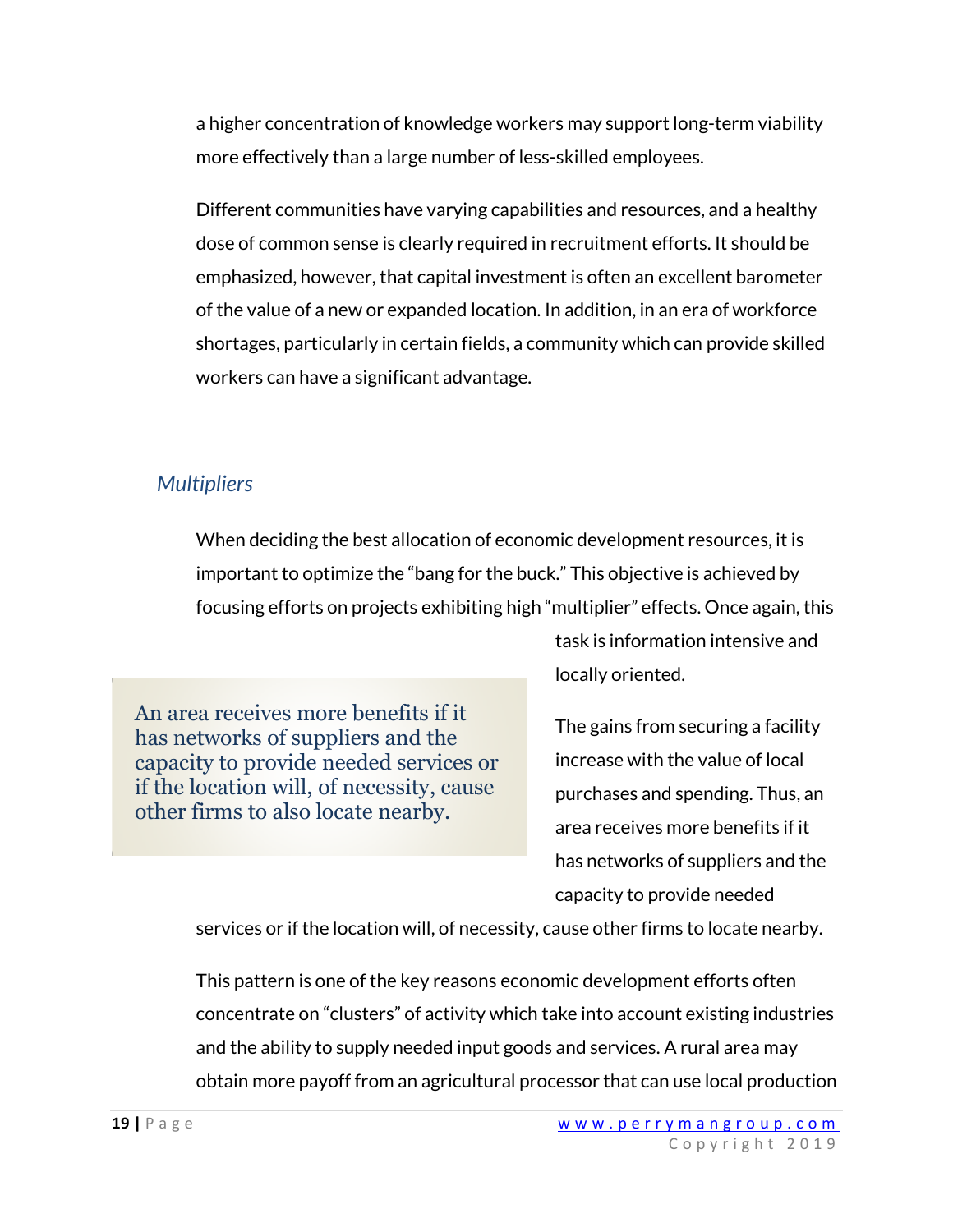as a primary input, whereas a large urban area with a major research university may be better suited for an emerging technology. Because of transportation costs, compatible labor requirements, and other synergies, an emphasis on maximizing multipliers is typically synonymous with providing companies with a cost minimizing strategy, thus heightening the chances for success. Similarly, investments in broader local objectives, such as infrastructure or education, can often lower long-term costs for many types of businesses.

### <span id="page-21-0"></span>Conclusion

The economic development process includes public education, workforce training, infrastructure, tax policy, regulatory matters, quality of place, and a host of other factors. While incentives often receive a large share of attention (as well as controversy), without adequate attention to more fundamental issues, even the best of incentive programs is largely superfluous. This dictum is becoming even more pronounced as corporations broaden their goals and focus on all stakeholders over

a more extended time horizon.

At the same time, winning the competition for quality corporate locations will often come down to the

While incentives often receive a large share of attention (as well as controversy), without adequate attention to more fundamental issues, even the best of incentive programs is largely superfluous.

incentives offered. To be effective, they must be centered on activity which creates primary jobs and investment and brings in external funds to circulate in the community. They should also be balanced against the benefits for the local area and should provide an appropriate emphasis on investment and long-term prosperity in the evolving framework.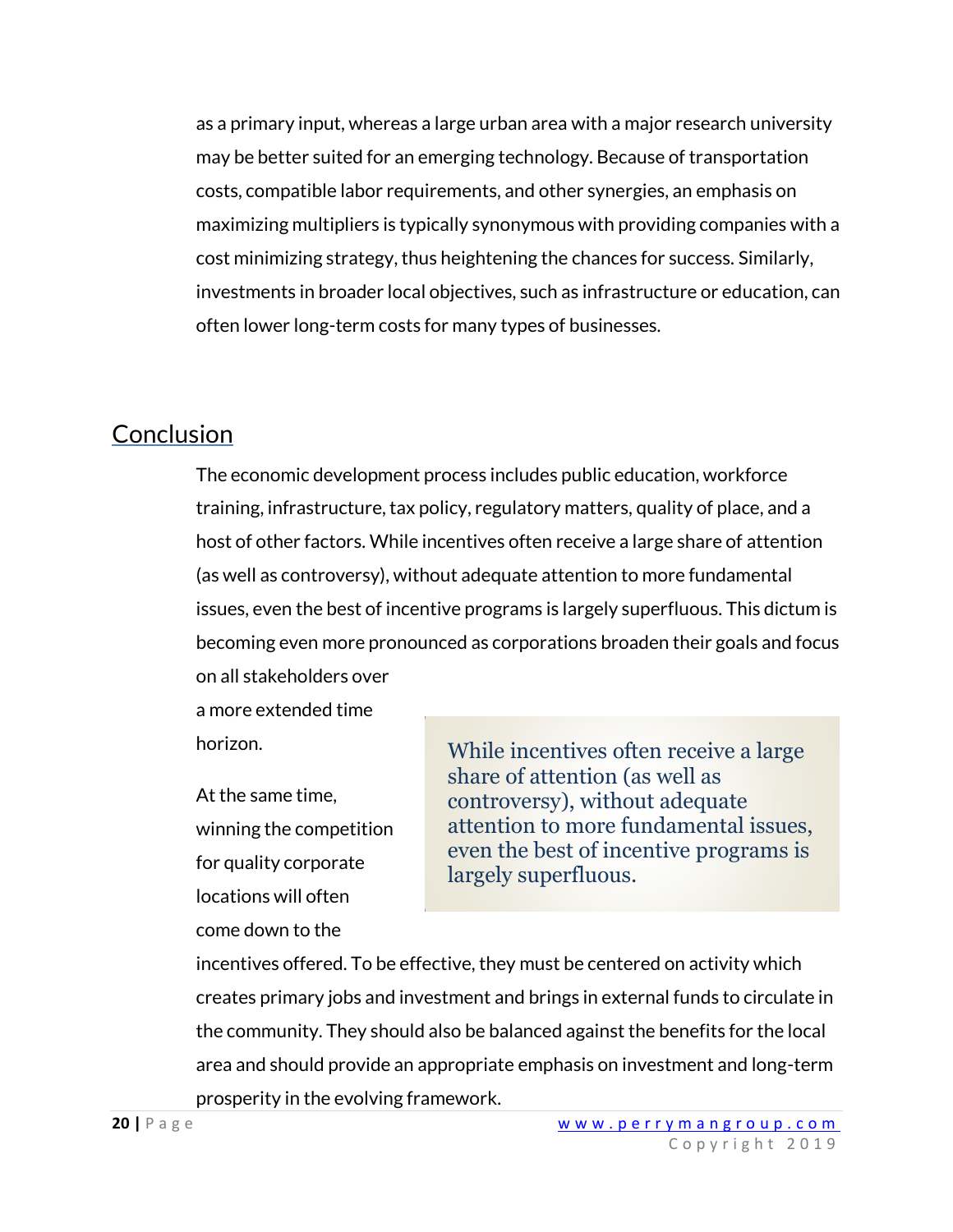Economic development programs can have a substantial effect on prosperity. For example, the Texas economy has been attracting more major corporate locations and expansions than any other state for a number of years, due in part to effective incentives and other economic development efforts. In other areas, incentives for particular industries have generated a notable increase in related activity. In Georgia, incentives have been instrumental in securing hundreds of film and television projects, bringing billions to the state. These examples illustrate that economic development programs can have meaningful results.

Competition to attract corporate locations, particularly high-profile locations, is typically intense. Proactive economic development efforts and broadly defined incentives can increase the chances of success. At the same time, success depends on a range of factors in addition to incentives, from the presence of a quality workforce to amenities attractive to knowledge workers. Given the reality of scarce resources, communities must be efficient and analytical in their efforts. It is imperative to use the skills and experience of high-quality economic development professionals, but it is equally important that community leaders engage in the process and help to build consensus on local priorities. Through this multi-faceted approach to the Market for Prosperity, it is possible to shift the economic growth pattern in a positive manner, thus creating greater opportunities across a broad spectrum.